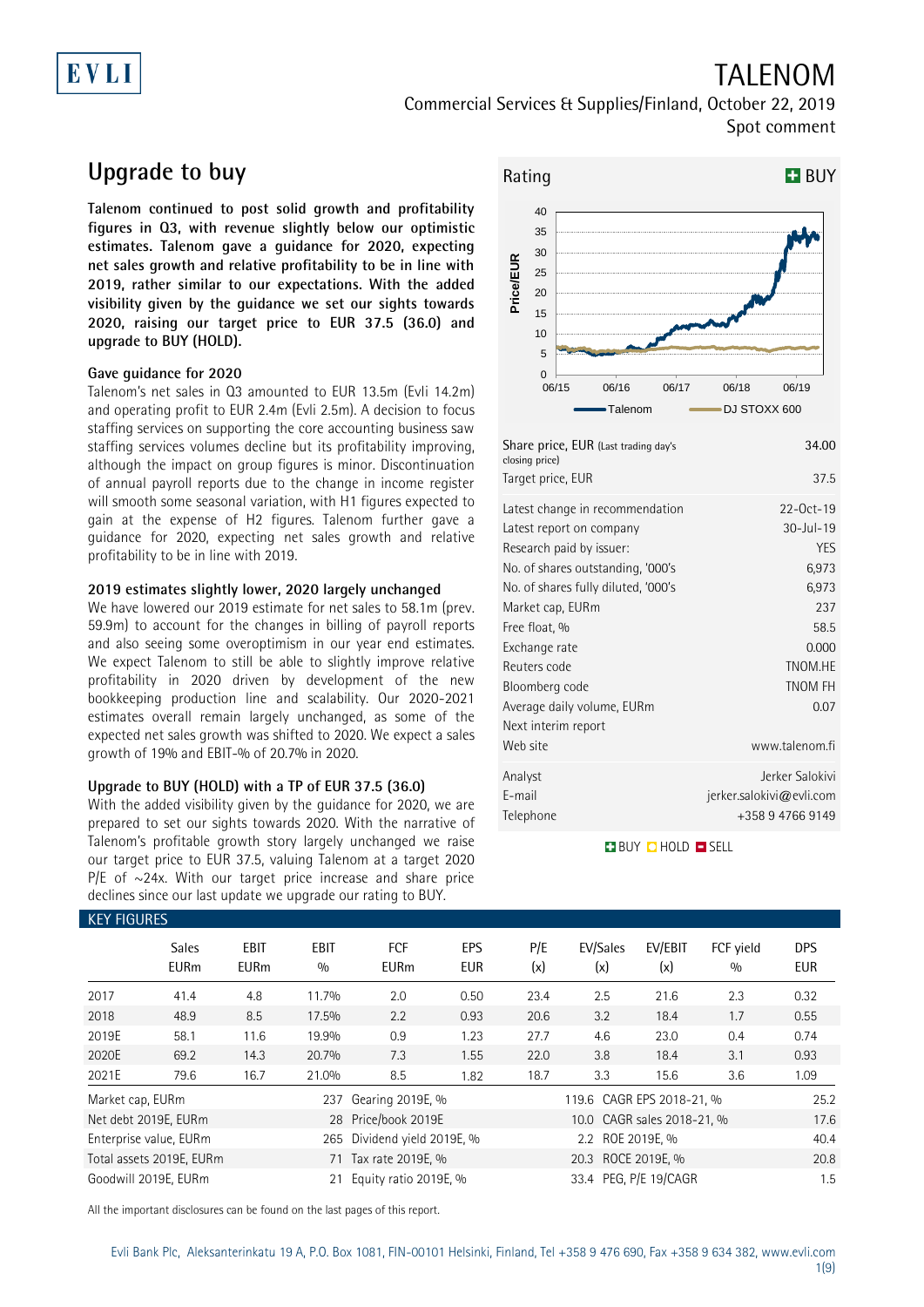Commercial Services & Supplies/Finland, October 22, 2019 Spot comment

| <b>INTERIM FIGURES</b>               |        |        |        |        |        |        |        |        |         |        |        |        |
|--------------------------------------|--------|--------|--------|--------|--------|--------|--------|--------|---------|--------|--------|--------|
| EVLI ESTIMATES, EURm                 | 201801 | 201802 | 201803 | 201804 | 2018   | 201901 | 201902 | 201903 | 2019Q4E | 2019E  | 2020E  | 2021E  |
| Net sales                            | 12.7   | 12.5   | 11.1   | 12.4   | 48.9   | 14.8   | 14.8   | 13.5   | 15.1    | 58.1   | 69.2   | 79.6   |
| EBITDA                               | 3.7    | 3.9    | 3.1    | 3.0    | 13.7   | 5.2    | 5.2    | 4.2    | 4.8     | 19.4   | 22.5   | 25.3   |
| EBITDA margin (%)                    | 29.3   | 30.8   | 27.4   | 24.4   | 28.0   | 35.5   | 35.3   | 30.8   | 31.8    | 33.4   | 32.5   | 31.9   |
| EBIT                                 | 2.6    | 2.6    | 1.9    | 1.5    | 8.5    | 3.4    | 3.2    | 2.4    | 2.6     | 11.6   | 14.3   | 16.7   |
| EBIT margin (%)                      | 20.7   | 20.6   | 16.6   | 11.8   | 17.5   | 23.3   | 21.4   | 17.4   | 17.2    | 19.9   | 20.7   | 21.0   |
| Net financial items                  | $-0.2$ | $-0.1$ | $-0.1$ | $-0.2$ | $-0.6$ | $-0.1$ | $-0.3$ | $-0.2$ | $-0.1$  | $-0.8$ | $-0.9$ | $-0.9$ |
| Pre-tax profit                       | 2.5    | 2.5    | 1.8    | 1.3    | 8.0    | 3.3    | 2.9    | 2.1    | 2.5     | 10.8   | 13.5   | 15.8   |
| Tax                                  | $-0.5$ | $-0.5$ | $-0.3$ | $-0.3$ | $-1.6$ | $-0.7$ | $-0.6$ | $-0.4$ | $-0.5$  | $-2.2$ | $-2.7$ | $-3.2$ |
| Tax rate (%)                         | 19.9   | 20.6   | 19.3   | 20.8   | 20.1   | 20.0   | 21.2   | 20.0   | 20.0    | 20.3   | 20.0   | 20.0   |
| Net profit                           | 2.0    | 2.0    | 1.4    | 1.0    | 6.4    | 2.6    | 2.3    | 1.7    | 2.0     | 8.6    | 10.8   | 12.7   |
| EPS                                  | 0.29   | 0.29   | 0.21   | 0.15   | 0.93   | 0.38   | 0.33   | 0.24   | 0.28    | 1.23   | 1.55   | 1.82   |
| EPS adjusted (diluted no. of shares) | 0.29   | 0.29   | 0.21   | 0.15   | 0.93   | 0.38   | 0.33   | 0.24   | 0.28    | 1.23   | 1.55   | 1.82   |
| Dividend per share                   | 0.00   | 0.00   | 0.00   | 0.00   | 0.55   | 0.00   | 0.00   | 0.00   | 0.00    | 0.74   | 0.93   | 1.09   |
| SALES, EURm                          |        |        |        |        |        |        |        |        |         |        |        |        |
| Talenom                              | 12.7   | 12.5   | 11.1   | 12.4   | 48.9   | 14.8   | 14.8   | 13.5   | 15.1    | 58.1   | 69.2   | 79.6   |
| Total                                | 12.7   | 12.5   | 11.1   | 12.4   | 48.9   | 14.8   | 14.8   | 13.5   | 15.1    | 58.1   | 69.2   | 79.6   |
| SALES GROWTH, Y/Y %                  |        |        |        |        |        |        |        |        |         |        |        |        |
| Talenom                              | 18.1   | 17.9   | 19.8   | 16.3   | 18.0   | 16.1   | 17.7   | 21.1   | 21.3    | 19.0   | 19.0   | 15.0   |
| <b>Total</b>                         | 18.1   | 17.9   | 19.8   | 16.3   | 18.0   | 16.1   | 17.7   | 21.1   | 21.3    | 19.0   | 19.0   | 15.0   |
| EBIT, EURm                           |        |        |        |        |        |        |        |        |         |        |        |        |
| Talenom                              | 2.6    | 2.6    | 1.9    | 1.5    | 8.5    | 3.4    | 3.2    | 2.4    | 2.6     | 11.6   | 14.3   | 16.7   |
| Total                                | 2.6    | 2.6    | 1.9    | 1.5    | 8.5    | 3.4    | 3.2    | 2.4    | 2.6     | 11.6   | 14.3   | 16.7   |
| EBIT margin, %                       |        |        |        |        |        |        |        |        |         |        |        |        |
| Talenom                              | 20.7   | 20.6   | 16.6   | 11.8   | 17.5   | 23.3   | 21.4   | 17.4   | 17.2    | 19.9   | 20.7   | 21.0   |
| Total                                | 20.7   | 20.6   | 16.6   | 11.8   | 17.5   | 23.3   | 21.4   | 17.4   | 17.2    | 19.9   | 20.7   | 21.0   |
|                                      |        |        |        |        |        |        |        |        |         |        |        |        |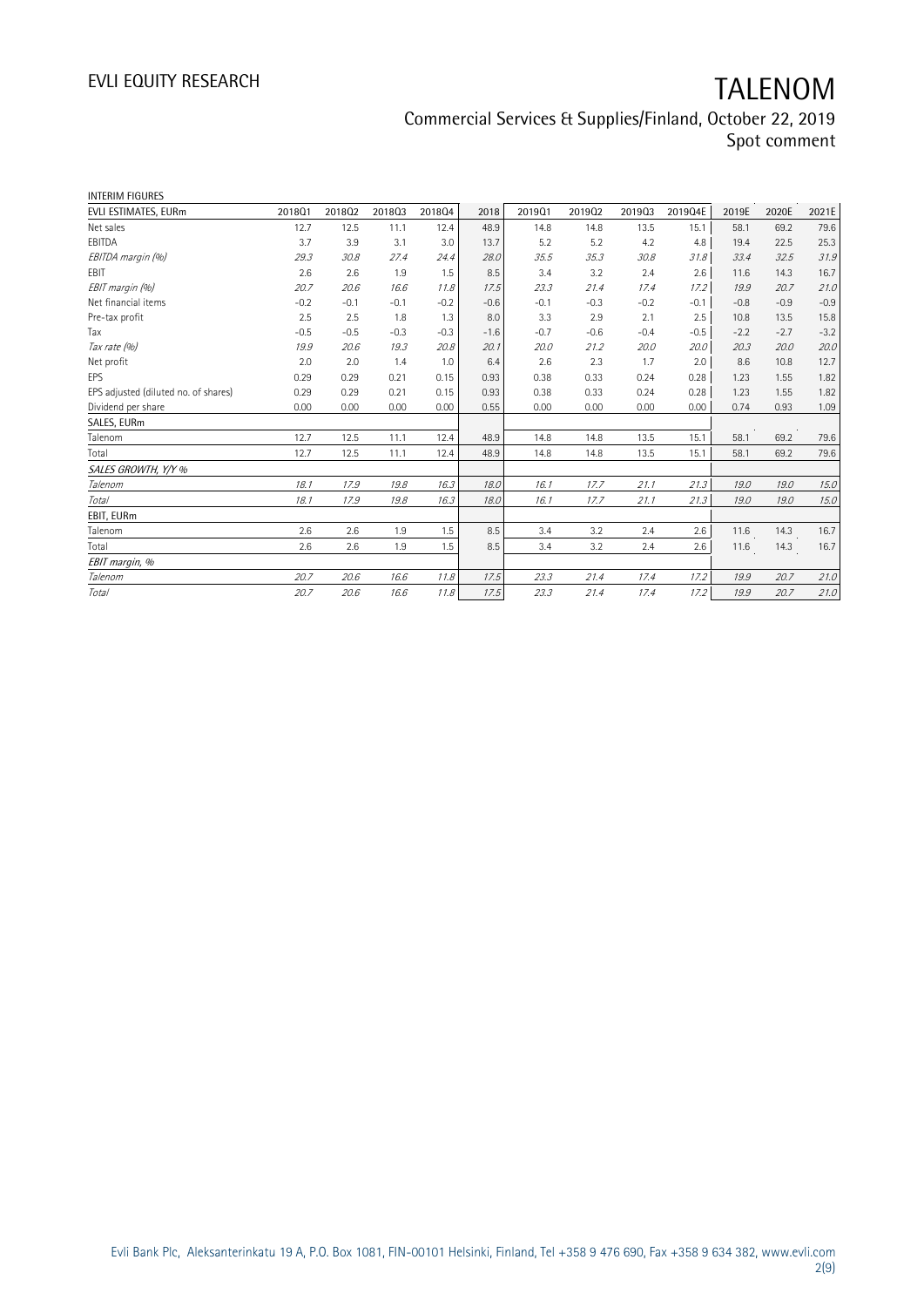### Commercial Services & Supplies/Finland, October 22, 2019 Spot comment

| <b>INCOME STATEMENT, EURm</b>            | 2014           | 2015                      | 2016           | 2017                | 2018           | 2019E               | 2020E          | 2021E               |
|------------------------------------------|----------------|---------------------------|----------------|---------------------|----------------|---------------------|----------------|---------------------|
| Sales                                    | 29.6           | 33.0                      | 37.0           | 41.4                | 48.9           | 58.1                | 69.2           | 79.6                |
| Sales growth (%)                         | 14.0           | 11.6                      | 12.0           | 12.1                | 18.0           | 19.0                | 19.0           | 15.0                |
| EBITDA                                   | 6.3            | 3.2                       | 6.8            | 9.5                 | 13.7           | 19.4                | 22.5           | 25.3                |
| EBITDA margin (%)                        | 21.3           | 9.6                       | 18.5           | 23.0                | 28.0           | 33.4                | 32.5           | 31.9                |
| Depreciation                             | $-2.9$         | $-2.0$                    | $-2.6$         | $-4.7$              | $-5.1$         | $-6.2$              | $-6.4$         | $-6.8$              |
| EBITA                                    | 3.3            | 1.2                       | 4.2            | 4.8                 | 8.5            | 11.6                | 14.3           | 16.7                |
| Goodwill amortization / writedown        | $-1.8$         | 0.0                       | 0.0            | 0.0                 | 0.0            | 0.0                 | 0.0            | 0.0                 |
| EBIT                                     | 1.5            | 1.2                       | 4.2            | 4.8                 | 8.5            | 11.6                | 14.3           | 16.7                |
| EBIT margin (%)                          | 5.2            | 3.7                       | 11.3           |                     | 17.5           | 19.9                | 20.7           | 21.0                |
| Reported EBIT                            | 1.5            |                           | 4.0            | 11.7                | 8.5            |                     |                | 16.7                |
|                                          |                | 1.2                       |                | 4.7                 |                | 11.6                | 14.3           |                     |
| EBIT margin (reported) (%)               | 5.2            | 3.7                       | 10.7           | 11.3                | 17.5           | 19.9                | 20.7           | 21.0                |
| Net financials                           | $-1.3$         | $-1.1$                    | $-0.5$         | $-0.5$              | $-0.6$         | $-0.8$              | $-0.9$         | $-0.9$              |
| Pre-tax profit                           | 0.2            | 0.1                       | 3.6            | 4.3                 | 8.0            | 10.8                | 13.5           | 15.8                |
| Taxes                                    | $-0.2$         | 0.0                       | $-0.7$         | $-0.9$              | $-1.6$         | $-2.2$              | $-2.7$         | $-3.2$              |
| Minority shares                          | 0.0            | 0.0                       | 0.0            | 0.0                 | 0.0            | 0.0                 | 0.0            | 0.0                 |
| Net profit                               | 0.0            | 0.1                       | 2.7            | 3.3                 | 6.4            | 8.6                 | 10.8           | 12.7                |
| Cash NRIs                                | 0.0            | 0.0                       | $-0.2$         | $-0.1$              | 0.0            | 0.0                 | 0.0            | 0.0                 |
| Non-cash NRIs                            | 0.0            | 0.0                       | 0.0            | 0.0                 | 0.0            | 0.0                 | 0.0            | 0.0                 |
| <b>BALANCE SHEET, EURm</b>               |                |                           |                |                     |                |                     |                |                     |
| Assets                                   |                |                           |                |                     |                |                     |                |                     |
| Fixed assets                             | 10             | 11                        | 14             | 17                  | 21             | 26                  | 30             | 34                  |
| Goodwill                                 | 19             | 18                        | 18             | 18                  | 18             | 21                  | 21             | 21                  |
| Right of use assets                      | $\mathbf 0$    | $\mathbf 0$               | $\mathbf 0$    | $\circ$             | 8              | $\,9$               | 9              | 9                   |
| Inventory                                | $\mathbf 0$    | $\overline{0}$            | $\mathbf 0$    | $\mathbf 0$         | $\mathbf 0$    | $\mathsf{O}\xspace$ | $\mathbf 0$    | $\mathbf 0$         |
| Receivables                              | $\overline{4}$ | $\overline{4}$            | 5              | 5                   | 5              | $\overline{7}$      | 8              | 9                   |
| Liquid funds                             | $\overline{2}$ | 5                         | $\overline{4}$ | 5                   | 6              | 9                   | 11             | 13                  |
| Total assets                             | 34             | 40                        | 42             | 46                  | 59             | 71                  | 79             | 87                  |
| Liabilities                              |                |                           |                |                     |                |                     |                |                     |
| Shareholder's equity                     | $\mathbf{1}$   | 9                         | 12             | 14                  | 19             | 24                  | 29             | 36                  |
| Minority interest                        | $\mathbf 0$    | $\mathbf 0$               | $\mathbf 0$    | $\mathbf 0$         | $\mathbf 0$    | $\mathbb O$         | $\mathbf 0$    | $\mathsf{O}\xspace$ |
| Convertibles                             | $\mathbf 0$    | $\mathbf 0$               | $\mathbf 0$    | $\mathbf 0$         | $\mathbf 0$    | $\mathsf{O}\xspace$ | $\mathbf 0$    | $\mathbf 0$         |
| Lease liabilities                        | $\mathbf 0$    | $\mathbf 0$               | $\mathbf 0$    | $\mathbf 0$         | 8              | $9\,$               | $9\,$          | 9                   |
| Deferred taxes                           | $\mathbf 0$    | $\mathbf 0$               | $\mathbf 0$    | 1                   | $\mathbf{1}$   | $\mathbf{1}$        | $\mathbf{1}$   | $\mathbf{1}$        |
| Interest bearing debt                    | 26             | 24                        | 23             | 23                  | 24             | 28                  | 28             | 28                  |
| Non-interest bearing current liabilities | $\mathbf{1}$   | 7                         | 7              | 8                   | 8              | $\,9$               | 11             | 13                  |
| Other interest-free debt                 | $\overline{7}$ | $\mathbf{1}$              | $\mathbf{1}$   | 1                   | $\mathbf 0$    | $\mathbf 0$         | $\mathbf 0$    | $\mathbf 0$         |
| Total liabilities                        | 34             | 40                        | 42             | 46                  | 59             | 71                  | 79             | 87                  |
| CASH FLOW, EURm                          |                |                           |                |                     |                |                     |                |                     |
| + EBITDA                                 | $\,6$          | $\ensuremath{\mathsf{3}}$ | $\overline{7}$ | 10                  | 14             | 19                  | 23             | 25                  |
| - Net financial items                    | $-1$           | $-1$                      | $-1$           | $-1$                | $-1$           | $-1$                | $-1$           | $-1$                |
| - Taxes                                  | $\mathbf 0$    | $-1$                      | $\mathbb O$    | $\circ$             | $-1$           | $-2$                | $-3$           | $-3$                |
| - Increase in Net Working Capital        | $\mathbf 0$    | $\mathbf 0$               | $\mathbf 0$    | 1                   | $-1$           | $\mathsf{O}\xspace$ | $\mathbf 0$    | $\mathbf 0$         |
| +/- Other                                | $\mathbf 0$    | $\mathbf 0$               | $\mathbf 0$    | $\mathsf{O}\xspace$ | $\mathbf 0$    | $\mathsf{O}\xspace$ | $\mathbf 0$    | $\mathbf 0$         |
| = Cash flow from operations              | 6              | $\overline{c}$            | $\,6$          | 9                   | 12             | 17                  | 19             | 22                  |
| - Capex                                  | $-7$           | $-3$                      | $-6$           | $-7$                | $-9$           | $-14$               | $-12$          | $-13$               |
| - Acquisitions                           | $\mathbf{0}$   | $\mathbf 0$               | $\mathbf 0$    | $\mathbf 0$         | $-1$           | $-2$                | $\mathbf 0$    | $\mathbf 0$         |
| + Divestments                            | $\overline{0}$ | 0                         | $\mathbf{0}$   | $\mathbf 0$         | $\overline{0}$ | $\mathbf{0}$        | $\mathbf 0$    | $\overline{0}$      |
| = Free cash flow                         | $-1$           | $-1$                      | $\mathbf{1}$   | $\overline{c}$      | $\sqrt{2}$     | $\mathbf{1}$        | 7              | 8                   |
| +/- New issues/buybacks                  | $\mathbf 0$    | 9                         | $\mathbf 0$    | $\mathbf{0}$        | $\mathbf{1}$   | $\mathsf{O}\xspace$ | $\mathbf 0$    | $\mathbf 0$         |
| - Paid dividend                          | $\overline{0}$ | $\overline{0}$            | $\mathbf{0}$   | $-1$                | $-2$           | $-4$                | $-5$           | $-6$                |
| +/- Other                                | $\overline{2}$ | -3                        | $-1$           | $\mathbf 0$         | $\mathbf 0$    | 5                   | $\mathbf 0$    | $\mathbf 0$         |
| Change in cash                           | $\mathbf{1}$   | $\overline{4}$            | $-1$           | 1                   | $\mathbf{1}$   | 3                   | $\overline{2}$ | $\overline{2}$      |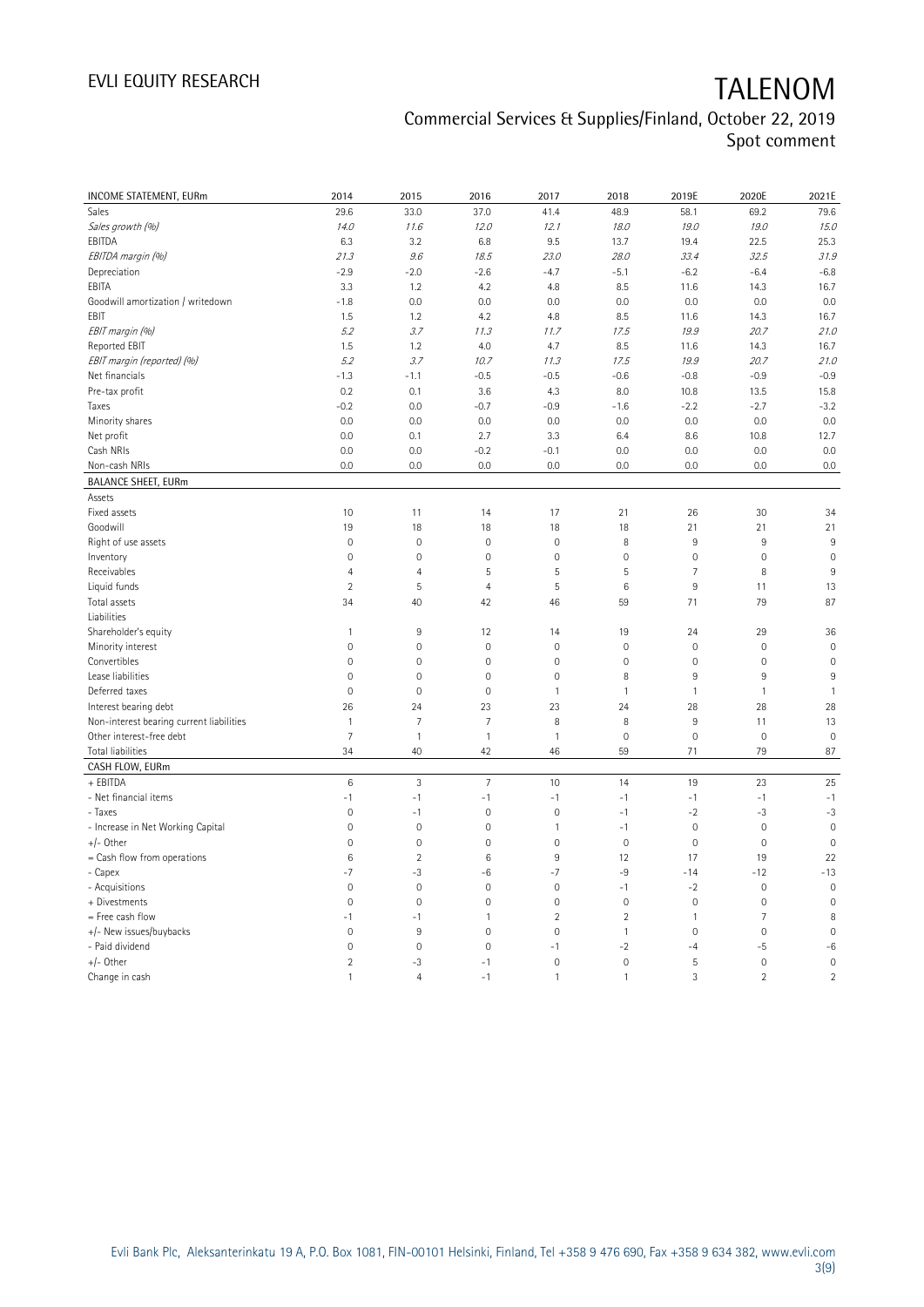### Commercial Services & Supplies/Finland, October 22, 2019 Spot comment

| <b>KEY FIGURES</b>                             | 2015           | 2016           | 2017           | 2018   | 2019E  | 2020E  | 2021E  |
|------------------------------------------------|----------------|----------------|----------------|--------|--------|--------|--------|
| М-сар                                          | 32             | 49             | 87             | 131    | 237    | 237    | 237    |
| Net debt (excl. convertibles)                  | 18             | 18             | 18             | 26     | 28     | 26     | 24     |
| Enterprise value                               | 50             | 67             | 105            | 157    | 265    | 263    | 261    |
| Sales                                          | 33             | 37             | 41             | 49     | 58     | 69     | 80     |
| EBITDA                                         | 3              | $\overline{7}$ | 10             | 14     | 19     | 23     | 25     |
| EBIT                                           | $\mathbf{1}$   | $\overline{4}$ | 5              | 9      | 12     | 14     | 17     |
| Pre-tax                                        | $\overline{0}$ | $\overline{4}$ | $\overline{4}$ | 8      | 11     | 13     | 16     |
| Earnings                                       | $\mathbf 0$    | 3              | 3              | 6      | $\,9$  | 11     | 13     |
| Equity book value (excl. minorities)           | 9              | 12             | 14             | 19     | 24     | 29     | 36     |
| Valuation multiples                            |                |                |                |        |        |        |        |
| EV/sales                                       | 1.5            | 1.8            | 2.5            | 3.2    | 4.6    | 3.8    | 3.3    |
| EV/EBITDA                                      | 15.8           | 9.9            | 11.0           | 11.5   | 13.7   | 11.7   | 10.3   |
| EV/EBITA                                       | 41.1           | 16.1           | 21.6           | 18.4   | 23.0   | 18.4   | 15.6   |
| EV/EBIT                                        | 41.1           | 16.1           | 21.6           | 18.4   | 23.0   | 18.4   | 15.6   |
| EV/OCF                                         | 29.7           | 10.5           | 11.1           | 13.4   | 16.1   | 13.5   | 12.0   |
| EV/FCFF                                        | $-35.7$        | 71.2           | 47.1           | 63.1   | 67.1   | 26.3   | 23.2   |
| P/FCFE                                         | $-22.6$        | 75.4           | 44.2           | 59.7   | 257.4  | 32.3   | 28.0   |
| P/E                                            | 400.0          | 16.9           | 23.4           | 20.6   | 27.7   | 22.0   | 18.7   |
| P/B                                            | 3.4            | 4.2            | 6.2            | 7.0    | 10.0   | 8.1    | 6.7    |
| Target EV/EBITDA                               | O.O            | 0.0            | 0.0            | 0.0    | 14.9   | 12.8   | 11.3   |
| Target EV/EBIT                                 | O.O            | 0.0            | 0.0            | 0.0    | 25.1   | 20.1   | 17.1   |
| Target EV/FCF                                  | $0.0$          | $0.0$          | 0.0            | $O.O$  | 314.8  | 39.2   | 33.7   |
| Target P/B                                     | O.O            | 0.0            | 0.0            | 0.0    | 11.0   | 8.9    | 7.3    |
| Target P/E                                     | 0.0            | 0.0            | $O.O$          | $O.O$  | 30.5   | 24.3   | 20.6   |
| Per share measures                             |                |                |                |        |        |        |        |
| Number of shares                               | 6,084          | 6,807          | 6,812          | 6,872  | 6,973  | 6,973  | 6,973  |
| Number of shares (diluted)                     | 6,084          | 6,807          | 6,812          | 6,872  | 6,973  | 6,973  | 6,973  |
| EPS                                            | 0.01           | 0.43           | 0.50           | 0.93   | 1.23   | 1.55   | 1.82   |
| Operating cash flow per share                  | 0.28           | 0.94           | 1.38           | 1.70   | 2.37   | 2.79   | 3.12   |
| Free cash flow per share                       | $-0.23$        | 0.10           | 0.29           | 0.32   | 0.13   | 1.05   | 1.21   |
| Book value per share                           | 1.54           | 1.72           | 2.05           | 2.72   | 3.40   | 4.21   | 5.10   |
| Dividend per share                             | 0.07           | 0.20           | 0.32           | 0.55   | 0.74   | 0.93   | 1.09   |
| Dividend payout ratio, %                       | 532.3          | 46.9           | 63.9           | 59.4   | 60.0   | 60.0   | 60.0   |
| Dividend yield, %                              | 1.3            | 2.8            | 2.5            | 2.9    | 2.2    | 2.7    | 3.2    |
| FCF yield, %                                   | $-4.4$         | 1.3            | 2.3            | 1.7    | 0.4    | 3.1    | 3.6    |
| Efficiency measures                            |                |                |                |        |        |        |        |
| ROE                                            | 1.6            | 27.5           | 26.6           | 39.0   | 40.4   | 40.6   | 39.0   |
| ROCE                                           | 4.1            | 12.5           | 13.7           | 19.7   | 20.8   | 22.5   | 24.0   |
| Financial ratios                               |                |                |                |        |        |        |        |
| Inventories as % of sales                      | 0.0            | 0.0            | 0.0            | 0.0    | 0.0    | 0.0    | 0.0    |
| Receivables as % of sales                      | 13.0           | 13.0           | 13.2           | 11.2   | 11.5   | 11.5   | 11.5   |
| Non-interest bearing liabilities as % of sales | 19.7           | 19.2           | 20.2           | 15.8   | 16.0   | 16.0   | 16.0   |
| NWC/sales, %                                   | $-6.8$         | $-6.2$         | $-7.0$         | $-4.6$ | $-4.5$ | $-4.5$ | $-4.5$ |
| Operative CAPEX/sales, %                       | 9.4            | 15.5           | 17.9           | 18.4   | 23.3   | 17.5   | 16.7   |
| CAPEX/sales (incl. acquisitions), %            | 9.4            | 15.5           | 17.9           | 17.4   | 19.7   | 17.5   | 16.7   |
| FCFF/EBITDA                                    | $-0.4$         | 0.1            | 0.2            | 0.2    | 0.2    | 0.4    | 0.4    |
| Net debt/EBITDA, book-weighted                 | 5.7            | 2.7            | 1.9            | 1.9    | 1.5    | 1.2    | 1.0    |
| Debt/equity, market-weighted                   | 0.7            | 0.5            | 0.3            | 0.2    | 0.1    | 0.1    | 0.1    |
| Equity ratio, book-weighted                    | 23.5           | 27.7           | 30.4           | 31.5   | 33.4   | 37.3   | 41.0   |
| Gearing, %                                     | 193.3          | 155.2          | 126.4          | 138.0  | 119.6  | 89.2   | 68.0   |
|                                                |                |                |                |        |        |        |        |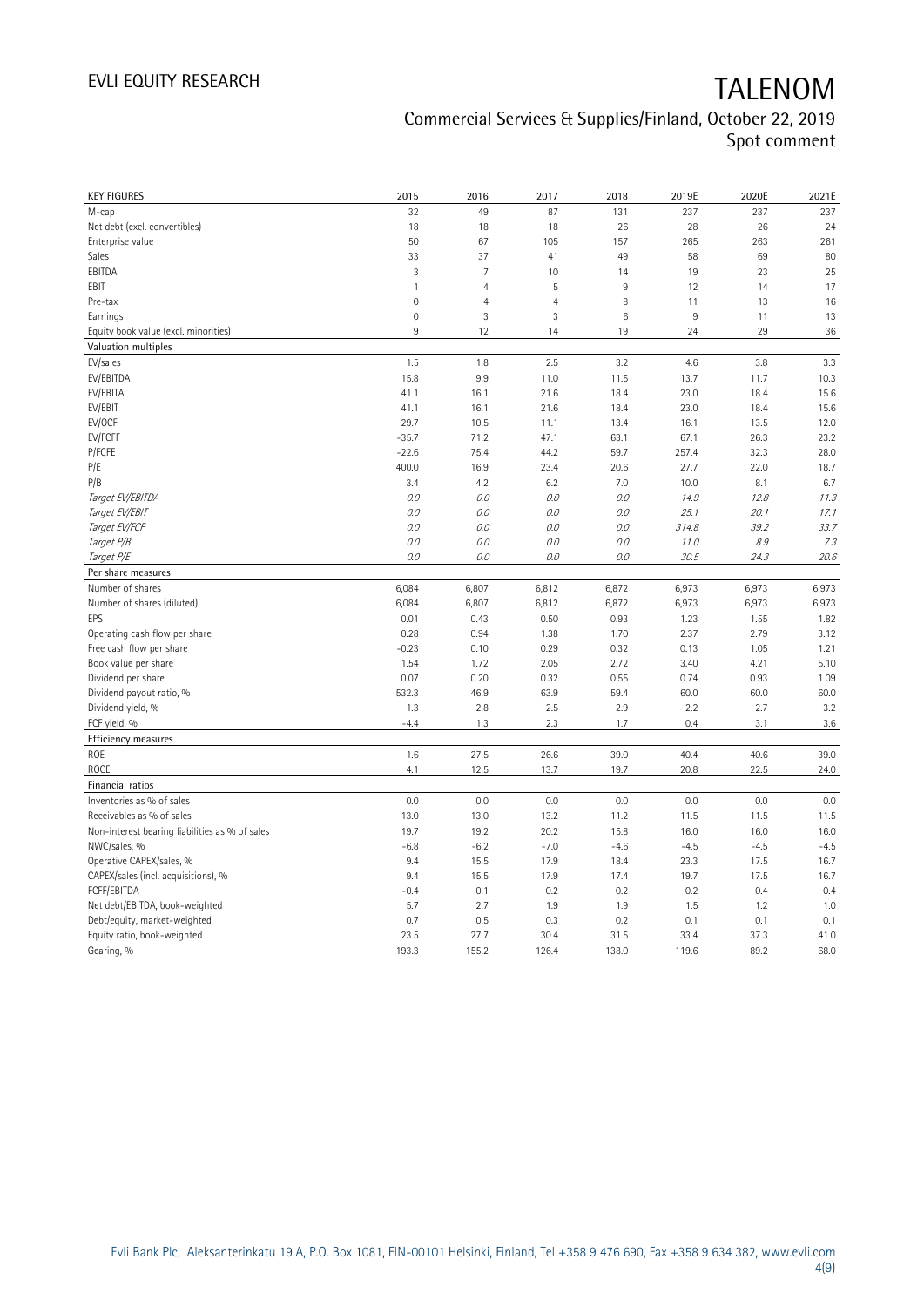COMPANY DESCRIPTION: Talenom Oyj operates as an accounting company. The Company offers accounting, bookkeeping, taxation, and legal services, as well as invoicing, financial performance monitoring and management software, and payroll services.

### INVESTMENT CASE:

| <b>OWNERSHIP STRUCTURE</b>                      | <b>SHARES</b> | <b>EURm</b> | 0/0     |
|-------------------------------------------------|---------------|-------------|---------|
| Tahkola Harri                                   | 1,564,315     | 53.187      | 22.4%   |
| Tahkola Markus                                  | 939,304       | 31.936      | 13.5%   |
| Ilmarinen Mutual Pension Insurance Company      | 840,767       | 28.586      | 12.1%   |
| Evli Finnish Small Cap fund                     | 400,000       | 13.600      | 5.7%    |
| Skandinaviska Enskilda Banken (nominee reg.)    | 338,482       | 11.508      | 4.9%    |
| Nordea Bank (nominee reg.)                      | 318,152       | 10.817      | 4.6%    |
| Danske Invest Finnish Institutional Equity fund | 231,252       | 7.863       | 3.3%    |
| EQ Nordic Small Cap fund                        | 120,735       | 4.105       | $1.7\%$ |
| Siuruainen Mikko                                | 115,786       | 3.937       | 1.7%    |
| The Church Pension Fund                         | 101,000       | 3.434       | 1.4%    |
| Ten largest                                     | 4,969,793     | 168.973     | 71%     |
| Residual                                        | 2,002,879     | 68.098      | 29%     |
| Total                                           | 6,972,672     | 237.071     | 100%    |

EARNINGS CALENDAR

OTHER EVENTS

| COMPANY MISCELLANEOUS   |                                    |
|-------------------------|------------------------------------|
| CEO: Otto-Pekka Huhtala | Töölönlahdenkatu 2, 00100 Helsinki |
| CFO: Antti Aho          | Tel:                               |
| IR: Miikka Hätälä       |                                    |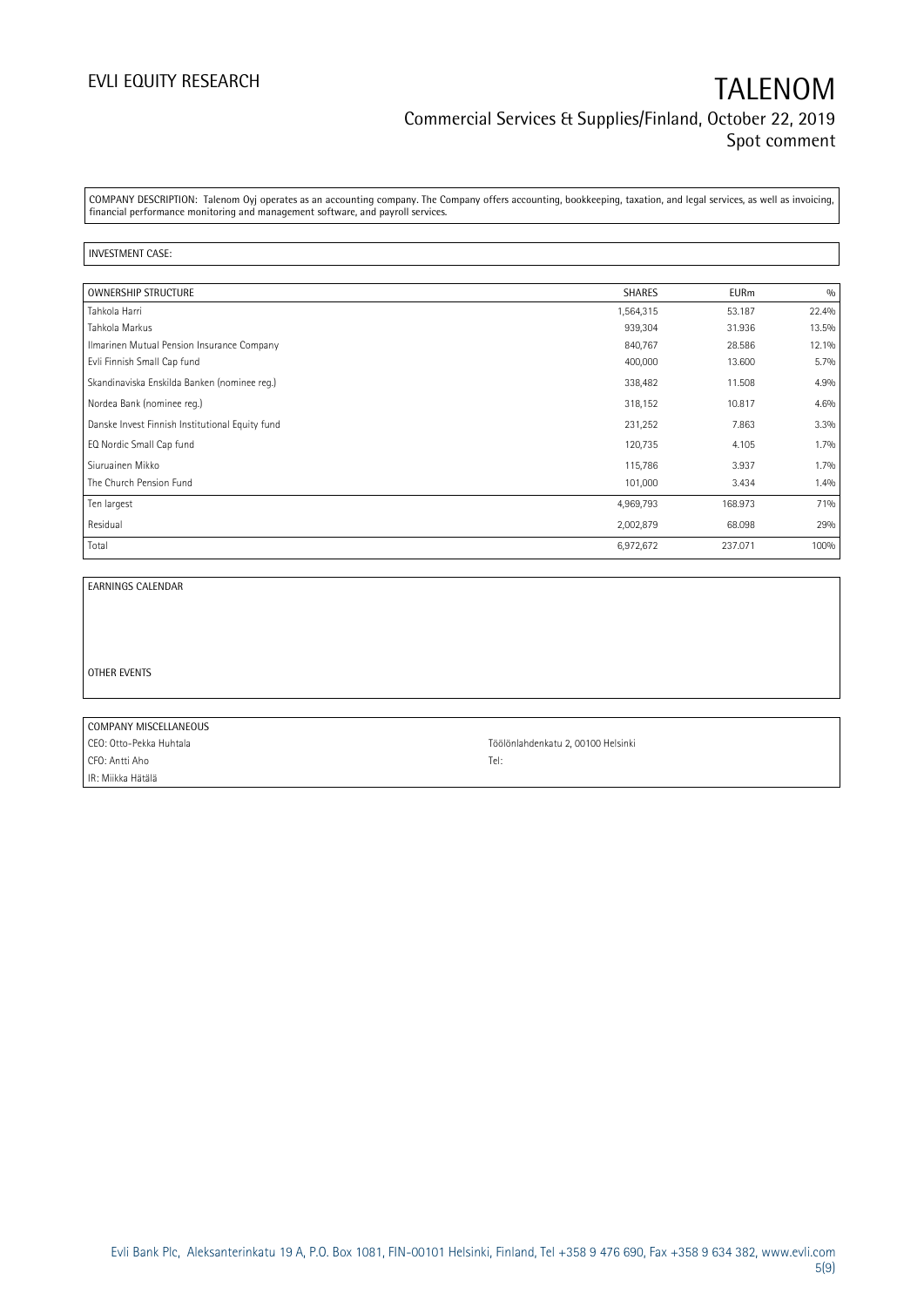DEFINITIONS

| P/E                                                                                                                                       | EPS                                                                                                   |
|-------------------------------------------------------------------------------------------------------------------------------------------|-------------------------------------------------------------------------------------------------------|
|                                                                                                                                           |                                                                                                       |
| Price per share<br>Earnings per share                                                                                                     | Profit before extraord. items and taxes-income taxes + minority interest<br>Number of shares          |
|                                                                                                                                           |                                                                                                       |
| P/BV                                                                                                                                      | <b>DPS</b>                                                                                            |
|                                                                                                                                           |                                                                                                       |
| Price per share                                                                                                                           | Dividend for the financial period per share                                                           |
| Shareholders' equity + taxed provisions per share                                                                                         |                                                                                                       |
|                                                                                                                                           |                                                                                                       |
| Market cap                                                                                                                                | OCF (Operating cash flow)                                                                             |
|                                                                                                                                           |                                                                                                       |
| Price per share * Number of shares                                                                                                        | EBITDA - Net financial items - Taxes - Increase in working                                            |
|                                                                                                                                           | capital - Cash NRIs ± Other adjustments                                                               |
|                                                                                                                                           |                                                                                                       |
| EV (Enterprise value)                                                                                                                     | FCF (Free cash flow)                                                                                  |
|                                                                                                                                           |                                                                                                       |
| Market cap + net debt + minority interest at market value -<br>share of associated companies at market value                              | Operating cash flow - operative CAPEX - acquisitions + divestments                                    |
|                                                                                                                                           |                                                                                                       |
|                                                                                                                                           |                                                                                                       |
| EV/Sales                                                                                                                                  | FCF yield, %                                                                                          |
| Enterprise value                                                                                                                          |                                                                                                       |
| <b>Sales</b>                                                                                                                              | Free cash flow<br>Market cap                                                                          |
|                                                                                                                                           |                                                                                                       |
| EV/EBITDA                                                                                                                                 | Operative CAPEX/sales                                                                                 |
|                                                                                                                                           |                                                                                                       |
| Enterprise value                                                                                                                          | Capital expenditure - divestments - acquisitions                                                      |
| Earnings before interest, tax, depreciation and amortization                                                                              | Sales                                                                                                 |
| EV/EBIT                                                                                                                                   | Net working capital                                                                                   |
|                                                                                                                                           |                                                                                                       |
| Enterprise value                                                                                                                          | Current assets - current liabilities                                                                  |
| Operating profit                                                                                                                          |                                                                                                       |
|                                                                                                                                           |                                                                                                       |
| Net debt                                                                                                                                  | Capital employed/Share                                                                                |
|                                                                                                                                           | Total assets - non-interest bearing debt                                                              |
| Interest bearing debt - financial assets                                                                                                  | Number of shares                                                                                      |
|                                                                                                                                           |                                                                                                       |
| Total assets                                                                                                                              | Gearing                                                                                               |
| Balance sheet total                                                                                                                       |                                                                                                       |
|                                                                                                                                           | Net debt<br>Equity                                                                                    |
|                                                                                                                                           |                                                                                                       |
| Div yield, %                                                                                                                              | Debt/Equity, %                                                                                        |
|                                                                                                                                           |                                                                                                       |
| Dividend per share                                                                                                                        | Interest bearing debt                                                                                 |
| Price per share                                                                                                                           | Shareholders' equity $+$ minority interest $+$ taxed provisions                                       |
|                                                                                                                                           |                                                                                                       |
| Payout ratio, %                                                                                                                           | Equity ratio, %                                                                                       |
|                                                                                                                                           |                                                                                                       |
| Total dividends                                                                                                                           |                                                                                                       |
| Earnings before extraordinary items and taxes - income taxes + minority interest                                                          | Shareholders' equity $+$ minority interest $+$ taxed provisions<br>Total assets - interest-free loans |
|                                                                                                                                           |                                                                                                       |
| ROCE, %                                                                                                                                   | CAGR, %                                                                                               |
|                                                                                                                                           |                                                                                                       |
|                                                                                                                                           |                                                                                                       |
| Profit before extraordinary items + interest expenses+ other financial costs<br>Balance sheet total - non-interest bearing debt (average) | Cumulative annual growth rate = Average growth per year                                               |
|                                                                                                                                           |                                                                                                       |
| ROE, %                                                                                                                                    |                                                                                                       |
|                                                                                                                                           |                                                                                                       |
| Profit before extraordinary items and taxes - income taxes                                                                                |                                                                                                       |
| Shareholder's equity + minority interest + taxed provisions (average)                                                                     |                                                                                                       |
|                                                                                                                                           |                                                                                                       |
|                                                                                                                                           |                                                                                                       |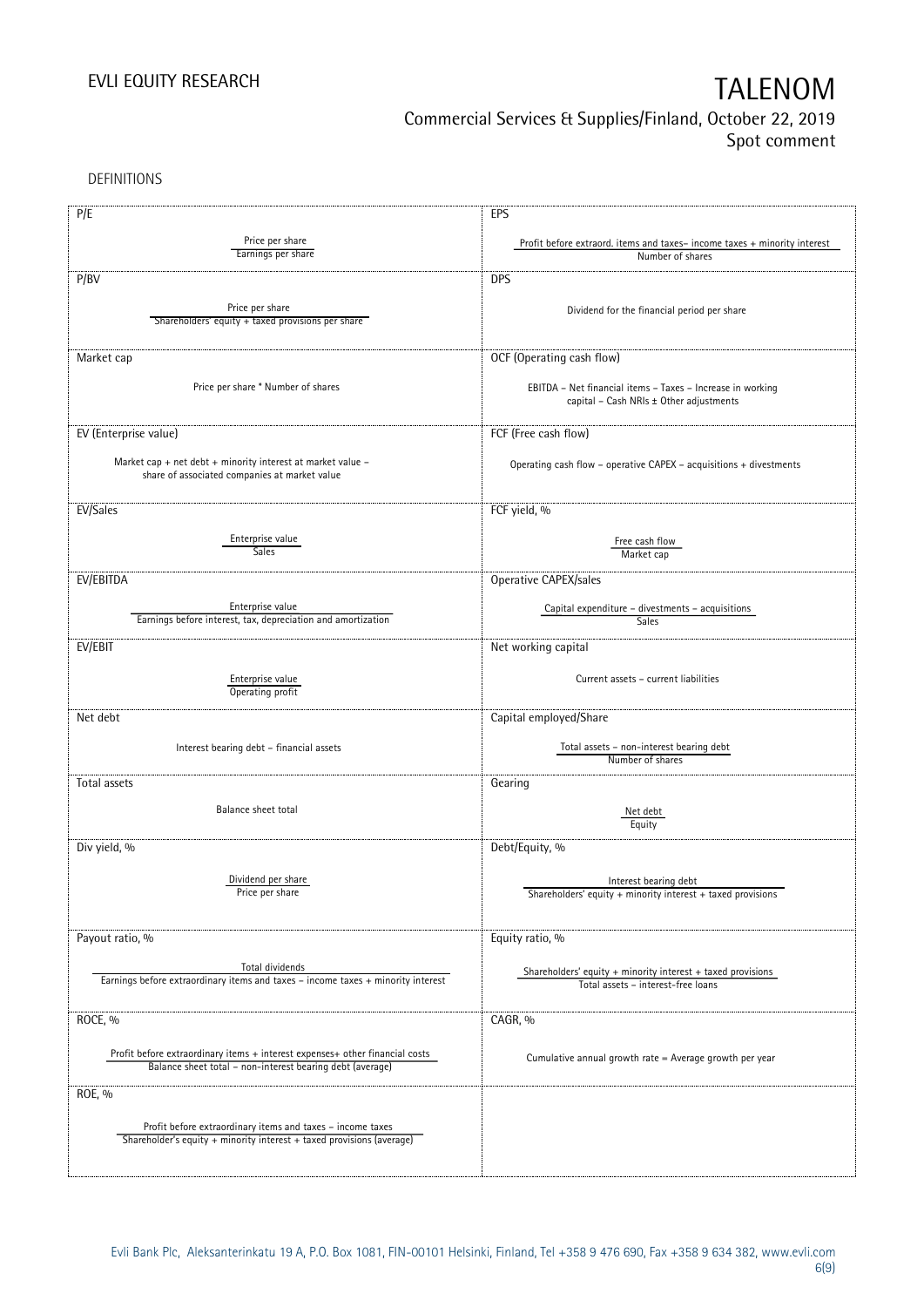### Important Disclosures

Evli Research Partners Plc ("ERP") uses 12-month target prices. Target prices are defined by utilizing analytical techniques based on financial theory including (but not limited to) discounted cash flow analysis and comparative valuation. The selection of valuation methods depends on different circumstances. Target prices may be altered on the basis of new information coming to light in the underlying company or changes in interest rates, changes in foreign exchange rates, other securities prices or market indices or outlook for the aforementioned factors or other factors that may change the conditions of financial markets. Recommendations and changes by analysts are available at [Analysts' recommendations and ratings revisions](https://research.evli.com/JasperAllModels.action?authParam=key;461&authParam=x;G3rNagWrtf7K&authType=3). Investment recommendations are defined as follows: Target price compared to share price Recommendation < -10 % SELL  $-10 - (+10) \%$  HOL<br>  $> 10 \%$  BUY  $> 10\%$ ERP's investment recommendation of the analyzed company is updated at least 2 timer per year. 60% 53% 50% 39% 40% 30% 20% 8% 10%  $0%$ Hold Sell Buy

The graph above shows the distribution of ERP's recommendations of companies under coverage in 1st of February 2019. If recommendation is not given, it is not mentioned here.

### Name(s) of the analyst(s): Salokivi

This research report has been prepared by Evli Research Partners Plc ("ERP" or "Evli Research"). ERP is a subsidiary of Evli Bank Plc. Production of the investment recommendation has been concluded on 22.10.2019, 8:55. This report has been published on 22.10.2019, 9:05.

None of the analysts contributing to this report, persons under their guardianship or corporations under their control have a position in the shares of the company or related securities.

The date and time for any price of financial instruments mentioned in the recommendation refer to the previous trading day's closing price(s) unless otherwise stated in the report.

Each analyst responsible for the content of this report assures that the expressed views accurately reflect the personal views of each analyst on the covered companies and securities. Each analyst assures that (s)he has not been, nor are or will be, receiving direct or indirect compensation related to the specific recommendations or views contained in this report.

Companies in the Evli Group, affiliates or staff of companies in the Evli Group, may perform services for, solicit business from, hold long or short positions in, or otherwise be interested in the investments (including derivatives) of any company mentioned in the publication or report.

Neither ERP nor any company within the Evli Group have managed or co-managed a public offering of the company's securities during the last 12 months prior to, received compensation for investment banking services from the company during the last 12 months prior to the publication of the research report.

ERP has signed an agreement with the issuer of the financial instruments mentioned in the recommendation, which includes production of research reports. This assignment has a limited economic and financial impact on ERP and/or Evli. Under the assignment ERP performs services including, but not limited to, arranging investor meetings or –events, investor relations communication advisory and production of research material.

ERP or another company within the Evli Group does not have an agreement with the company to perform market making or liquidity providing services.

For the prevention and avoidance of conflicts of interests with respect to this report, there is an information barrier (Chinese wall) between Investment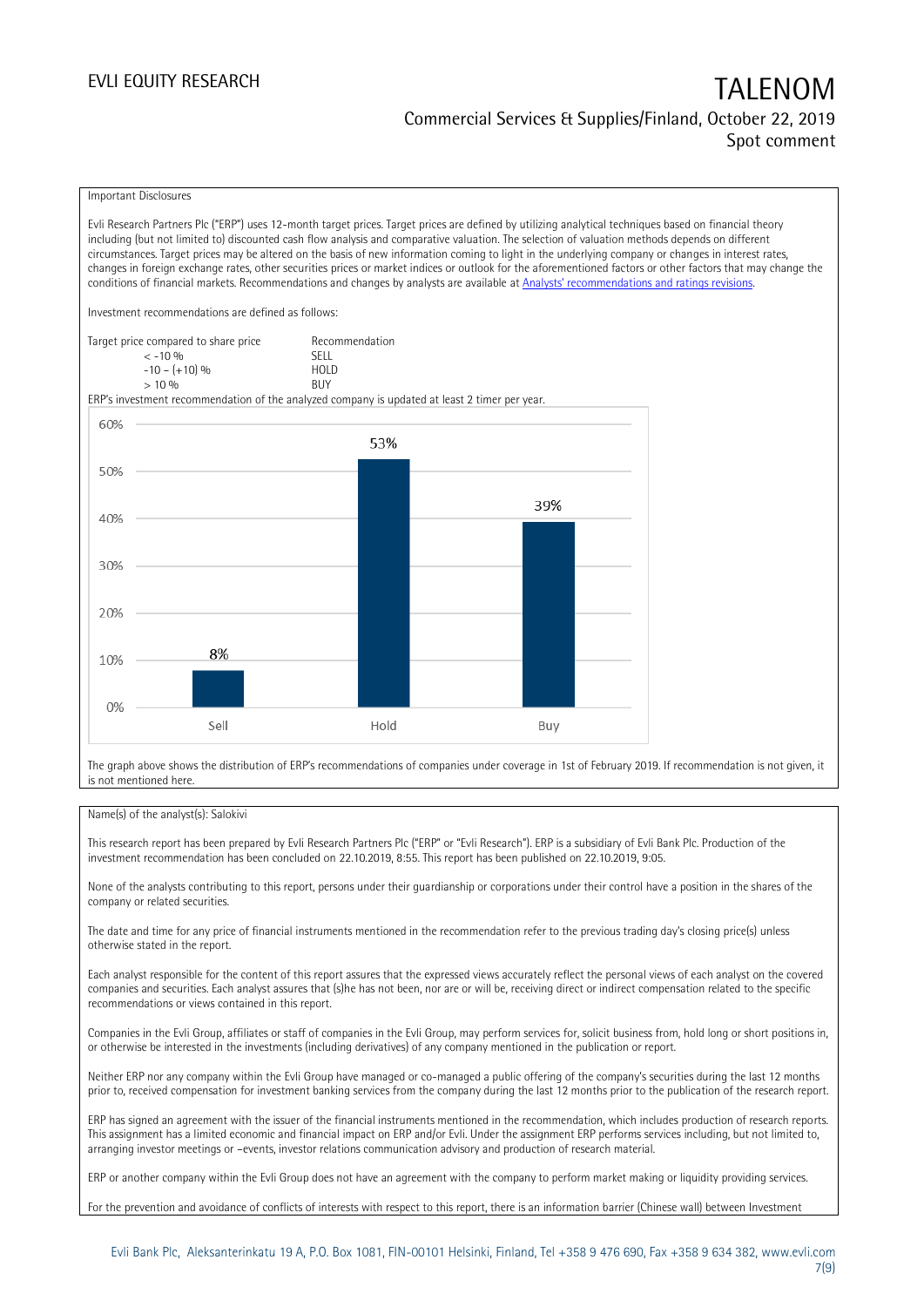Research and Corporate Finance units concerning unpublished investment banking services to the company. The remuneration of the analyst(s) is not tied directly or indirectly to investment banking transactions or other services performed by Evli Bank Plc or any company within Evli Group.

This report has been disclosed to the company prior to its dissemination. The company has not made any amendments to its contents. Selected portions of the report were provided to the company for fact checking purposes only.

This report is provided and intended for informational purposes only and may not be used or considered under any circumstances as an offer to sell or buy any securities or as advice to trade any securities.

This report is based on sources ERP considers to be correct and reliable. The sources include information providers Reuters and Bloomberg, stock-exchange releases from the companies and other company news, Statistics Finland and articles in newspapers and magazines. However, ERP does not guarantee the materialization, correctness, accuracy or completeness of the information, opinions, estimates or forecasts expressed or implied in the report. In addition, circumstantial changes may have an influence on opinions and estimates presented in this report. The opinions and estimates presented are valid at the moment of their publication and they can be changed without a separate announcement. Neither ERP nor any company within the Evli Group are responsible for amending, correcting or updating any information, opinions or estimates contained in this report. Neither ERP nor any company within the Evli Group will compensate any direct or consequential loss caused by or derived from the use of the information represented in this publication.

All information published in this report is for the original recipient's private and internal use only. ERP reserves all rights to the report. No part of this publication may be reproduced or transmitted in any form or by any means, electronic, mechanical, photocopying, recording or otherwise, or stored in any retrieval system of any nature, without the written permission of ERP.

This report or its copy may not be published or distributed in Australia, Canada, Hong Kong, Japan, New Zealand, Singapore or South Africa. The publication or distribution of this report in certain other jurisdictions may also be restricted by law. Persons into whose possession this report comes are required to inform themselves about and to observe any such restrictions.

Evli Bank Plc is not registered as a broker-dealer with the U. S. Securities and Exchange Commission ("SEC"), and it and its analysts are not subject to SEC rules on securities analysts' certification as to the currency of their views reflected in the research report. Evli Bank is not a member of the Financial Industry Regulatory Authority ("FINRA"). It and its securities analysts are not subject to FINRA's rules on Communications with the Public and Research Analysts and Research Reports and the attendant requirements for fairness, balance and disclosure of potential conflicts of interest. This research report is only being offered in U.S. by Auerbach Grayson & Company, LLC (Auerbach Grayson) to Major U.S. Institutional Investors and is not available to, and should not be used by, any U.S. person or entity that is not a Major U.S. Institutional Investor. Auerbach Grayson is a broker-dealer registered with the U.S. Securities and Exchange Commission and is a member of the FINRA. U.S. entities seeking more information about any of the issuers or securities discussed in this report should contact Auerbach Grayson. The securities of non-U.S. issuers may not be registered with or subject to SEC reporting and other requirements.

ERP is not a supervised entity but its parent company Evli Bank Plc is supervised by the Finnish Financial Supervision Authority.